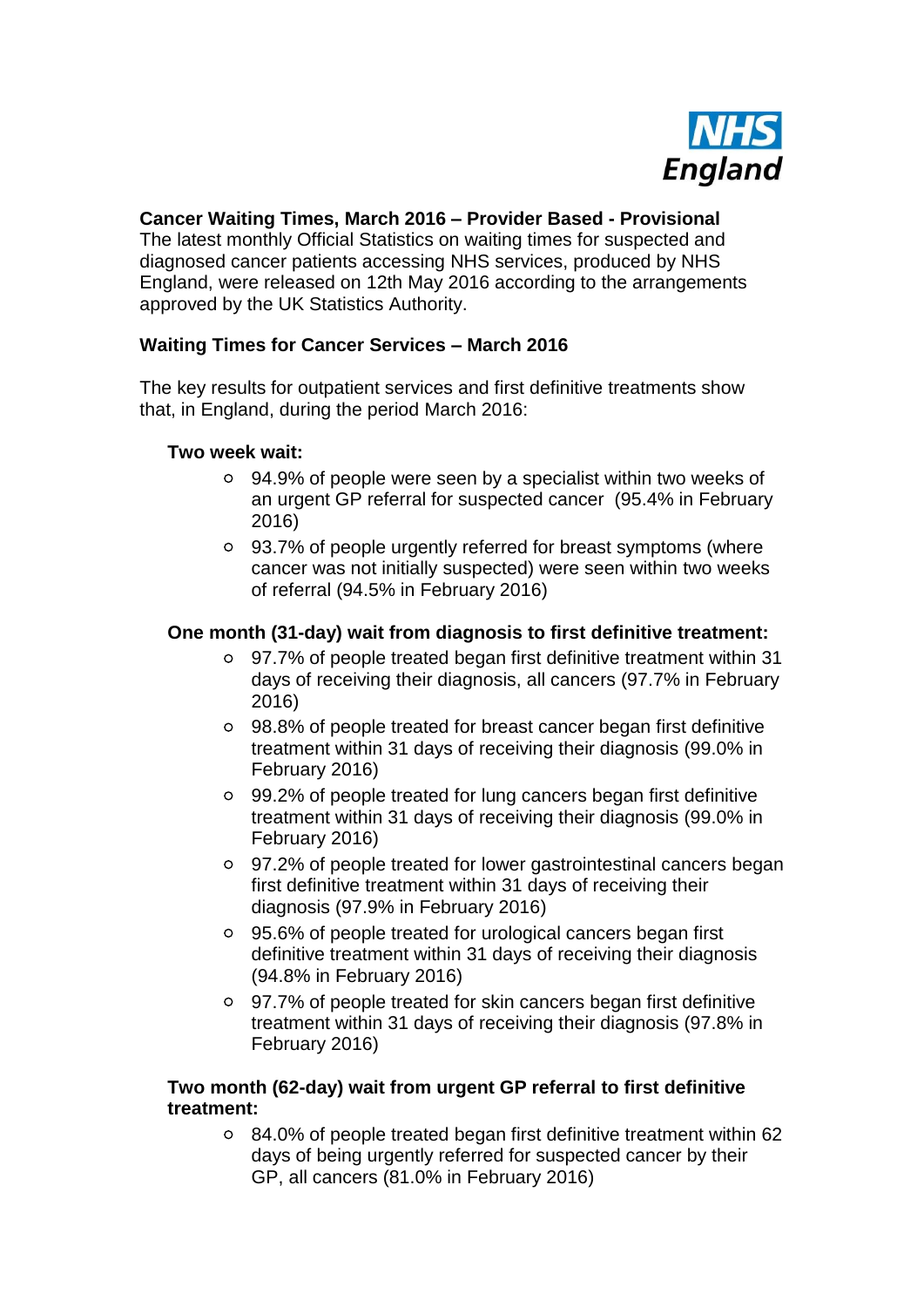- 96.2% of people treated for breast cancers received first definitive treatment within 62 days of being urgently referred for suspected cancer by their GP (94.6% in February 2016)
- 78.2% of people treated for lung cancers received first definitive treatment within 62 days of being urgently referred for suspected cancer by their GP (73.6% in February 2016)
- 74.7% of people treated for lower gastrointestinal cancers received first definitive treatment within 62 days of being urgently referred for suspected cancer by their GP (70.3% in February 2016)
- 78.5% of people treated for urological cancers (excluding testicular cancer) received first definitive treatment within 62 days of being urgently referred for suspected cancer by their GP 74.9% in February 2016)
- 95.5% of people treated for skin cancers received first definitive treatment within 62 days of being urgently referred for suspected cancer by their GP (95.0% in February 2016)

## **62-day wait extensions**

- 90.1% of patients began first definitive treatment within 62 days of a consultant's decision to upgrade their priority, all cancers (88.0% in February 2016)
- 92.8% of people began first definitive treatment for cancer within 62 days of referral from an NHS cancer screening service, all cancers (90.0% in February 2016)

The key results for waiting times for second or subsequent treatment show that, in England, during the period March 2016:

### **31-day wait for subsequent treatment:**

- 95.4% of people began treatment within 31 days where the subsequent treatment was surgery (95.8% in February 2016)
- 99.5% of people began treatment within 31 days where the subsequent treatment was an anti-cancer drug regimen (99.6% in February 2016)
- 97.8% of people began treatment within 31 days where the subsequent treatment was a course of radiotherapy (98.1% in February 2016)

More analyses are published as part of this statistical release on the NHS England website.

[http://www.england.nhs.uk/statistics/category/statistics/provider-waiting](http://www.england.nhs.uk/statistics/category/statistics/provider-waiting-cancer/)[cancer/](http://www.england.nhs.uk/statistics/category/statistics/provider-waiting-cancer/)